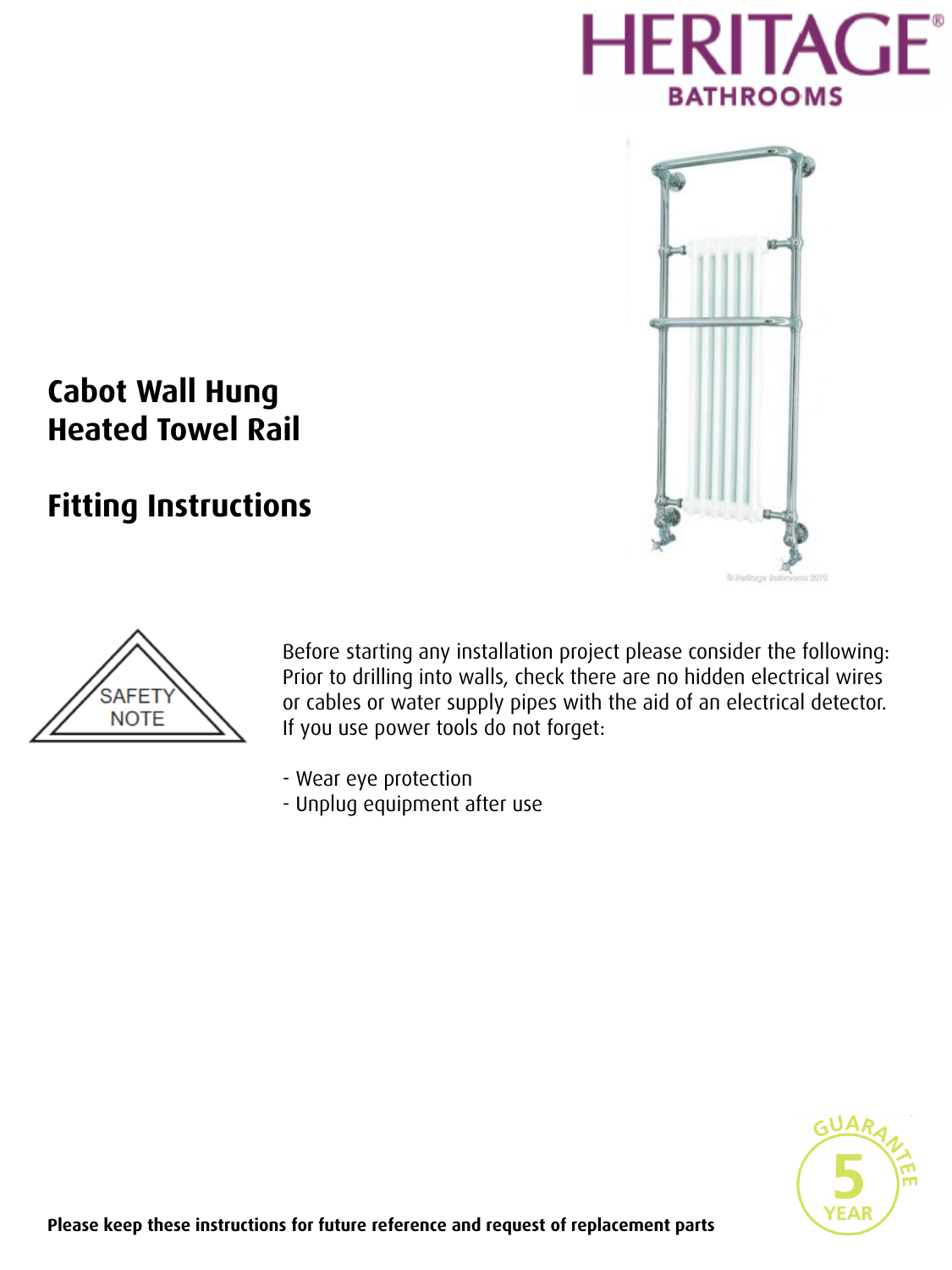#### **Introduction.**

Thank you for selecting this quality product that has been rigorously tested during manufacture & will give many years of good service if installed correctly & used as intended.

Please read these instructions carefully prior to installation.

Please check that all parts are present & that you are entirely satisfied with the size, design & finish quality of the product before starting installation.

#### **General Information.**

This product has been designed & manufactured to comply with BS EN 442-1:1996, BS EN 442-2:1997, BS EN 442-3:2003 – Specification for radiators & convertors.

Carefully unpack & inspect your new radiator for any damage or component shortages. Report any discrepancy to Heritage before installation, via contact in store or call direct on 0844 701 8503.

Protect the radiator from any construction damage during installation.

## **IMPORTANT: This product is intended for indoor heating purposes only.**

**WARNING: If heavier than 25Kg, lift only with assistance or with lifting equipment & we recommend the use of gloves, goggles & protective footwear during installation.**

#### **SAFETY – Please look out for "Safety Notes" throughout the instruction which we recommend are followed to avoid risk of injury.**

A central heating system is NOT a single loop of hot water & therefore it is essential to have a flow & return to the product.

This product is NOT suitable for use on direct central heating systems because corrosion inhibitors cannot be added.

Consult an expert to see if the floor or wall is suitable for installation. Check & replace screws/wall fixings supplied if necessary to suit wall type.

Align air vents if possible to point downwards as there is a rick of scalding from escaping hot water during bleeding operation.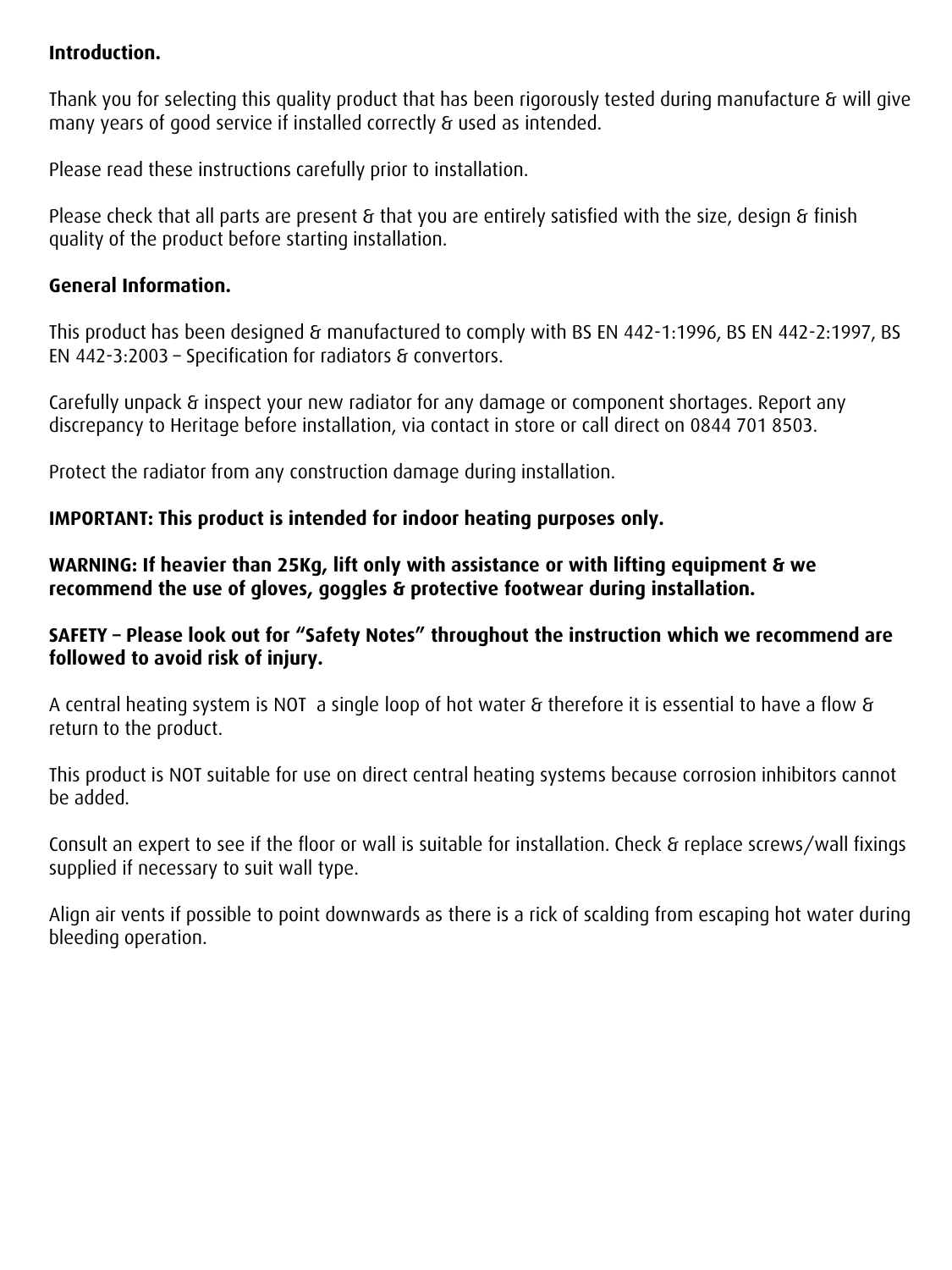# **STEP 1**

Disassemble the screwed union from the radiator valve. Apply PTFE threaded sealing tape around the threads ( See Fig1.1) & secure into the radiator. **DO NOT OVERTIGHTEN AS THIS MAY CAUSE DAMAGE & CAUSE LEAKAGE.**

Reassemble the radiator valve loosely tightening the union nut.

# **STEP 2**

Carefully position the radiator into the required location ensuring sufficient clearance above, to the sides & to the back of the radiator. Mark the appropriate fixing points on the wall (Fig1.2). Drill the correct size hole.

**STEP 3**

Secure the radiator to the wall using screws (See Fig1.3). If fitting to plasterboard wall, please use appropriate fixings (Sold Separately).

# **STEP 4**

Secure the bottom brackets of the radiator to the floor, using the fixing screws provided (See Fig 1.4).









Fig 1.3

Fig 1.4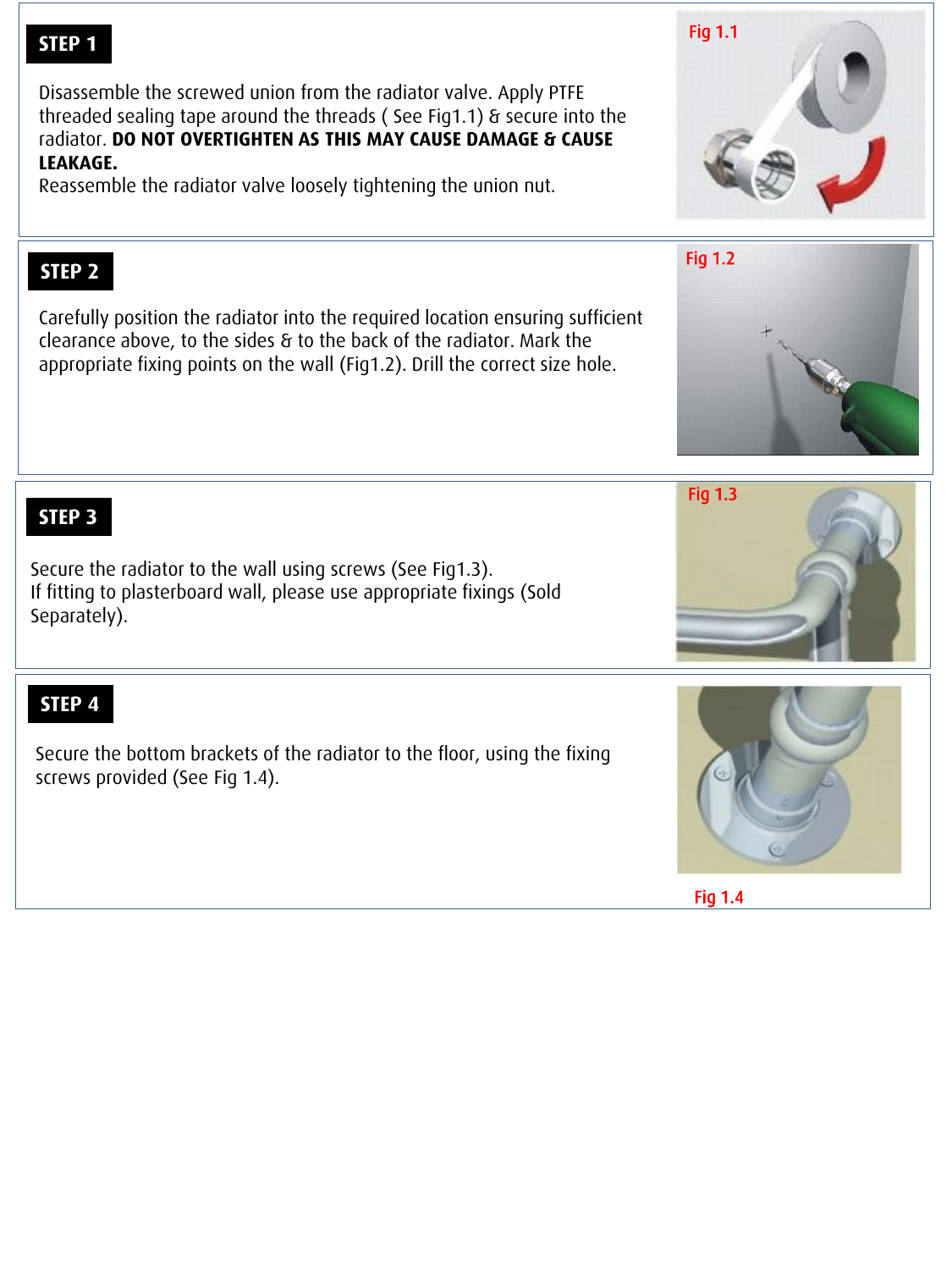## **STEP 5**

Fit the radiator valves (Supplied) & connect to the pipework (Fig 1.5). Check that all fittings are securely tightened before filling with water.

# **STEP 6**

Loosen the central screw of the air vent plug to let out the trapped air from the radiator (See Fig1.6), while filling the system & close as soon as water starts escaping.

Fig 1.6

# **STEP 7**

Fill the system with water & check carefully for leaks

#### **It is advisable to have two people for filling so that one can control the water flow while the other checks for leaks.**

Provided no leaks are found, the system should be thoroughly flushed using a central heating cleanser. Flushing the system is essential to clean out any debris that may have been introduced.

#### **Do not attempt to flush with just water as this will NOT clear all debris.**

Fill the system again using just water & this time turn the central heating on for a hot test. Let the system run for a few a least one hour & continually check for leaks. Re-inspect the seals24 hours after installation to ensure integrity. Provided that the system is 100% watertight, add a central heating protector which will improve the efficiency & lifestyle of the central heating system.

#### **If the inhibitor is not used as above, the performance of the product will be reduced & will be reduced & will invalidate the product guarantee.**



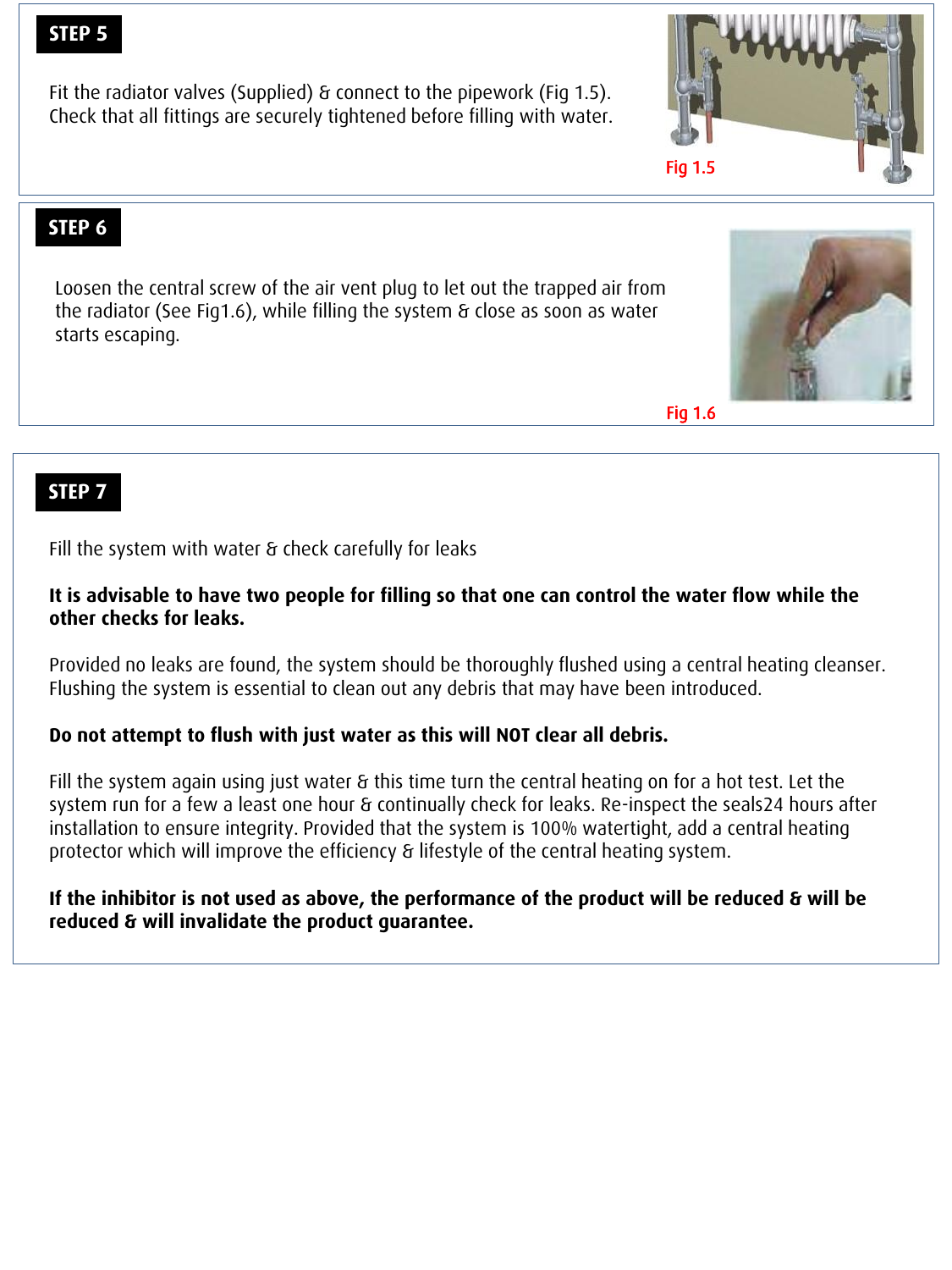# **Parts List.**

Fitting instructions x 1 Radiator x 1 Fixing Screws x 12 Traditional Valves x 2

## **Please Note.**

Wall plugs are for use on solid walls ONLY. Wall plugs/screws for stud walls are sold separately.

# Tools Required.

Tape measure Adjustable spanners Screwdrivers (small/medium/large) Electric drill Appropriate masonry drill bit (if required) Spirit level PTFE tape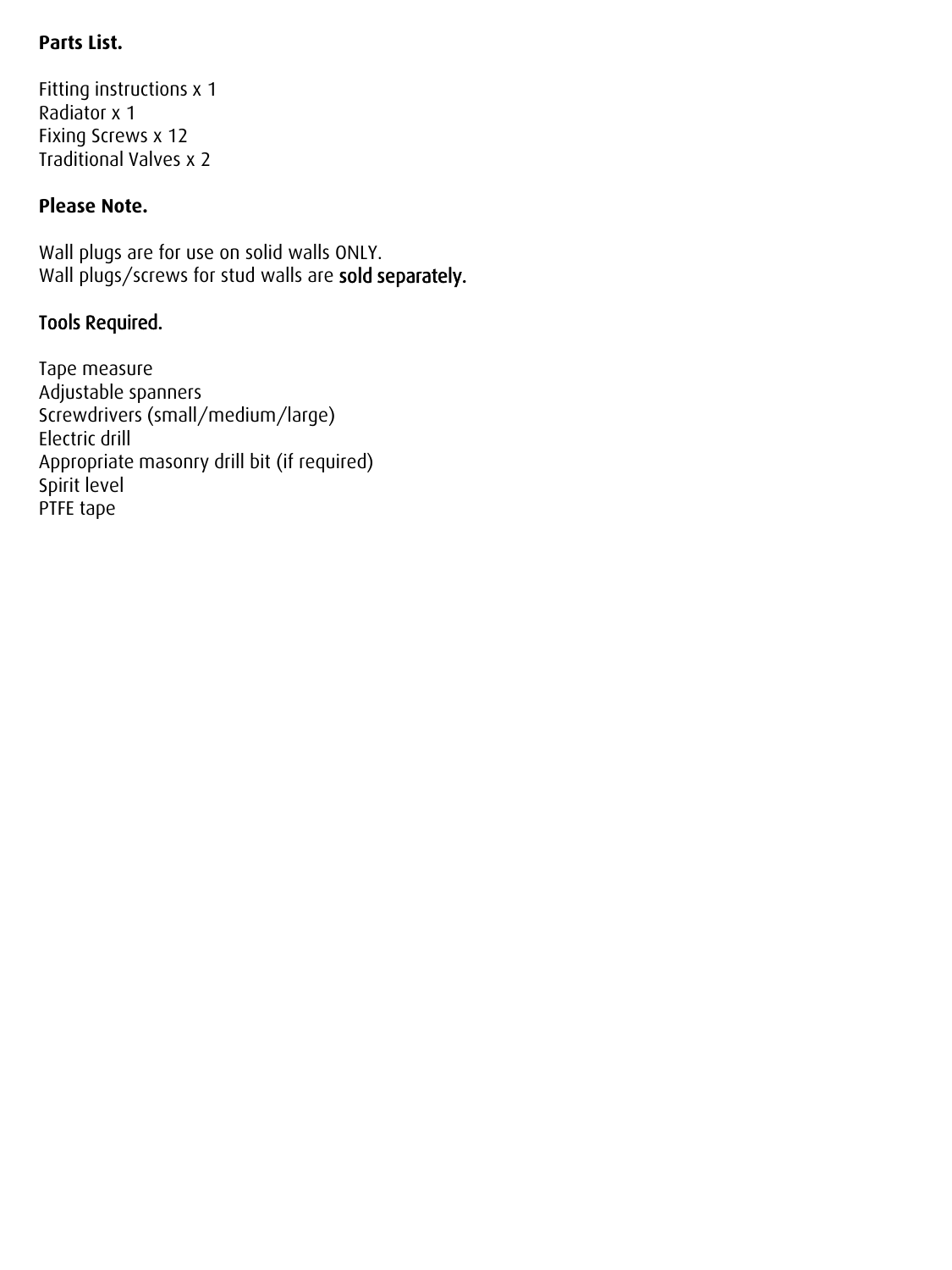

Before starting any installation project please consider the following: Prior to drilling into walls, check there are no hidden electrical wires or cables or water supply pipes with the aid of an electrical detector. If you use power tools do not forget:

- Wear eye protection - Unplug equipment after use

# **IMPORTANT: This product is intended for indoor heating purposes only.**

**WARNING: If heavier than 25Kg, lift only with assistance or with lifting equipment & we recommend the use of gloves, goggles & protective footwear during installation.**

**SAFETY – Please look out for "Safety Notes" throughout the instruction which we recommend are followed to avoid risk of injury.**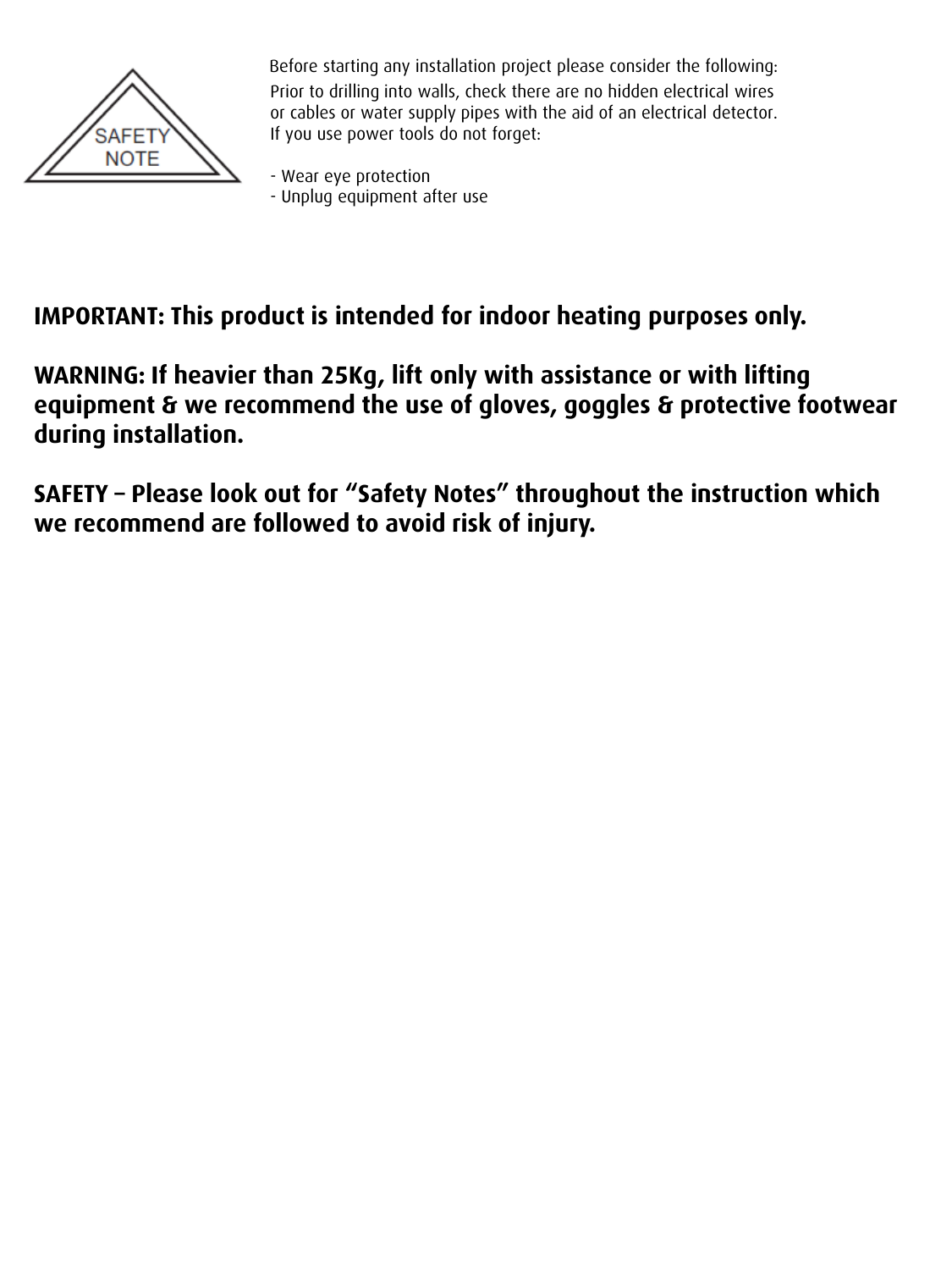**Notes: Please use to add your notes.**